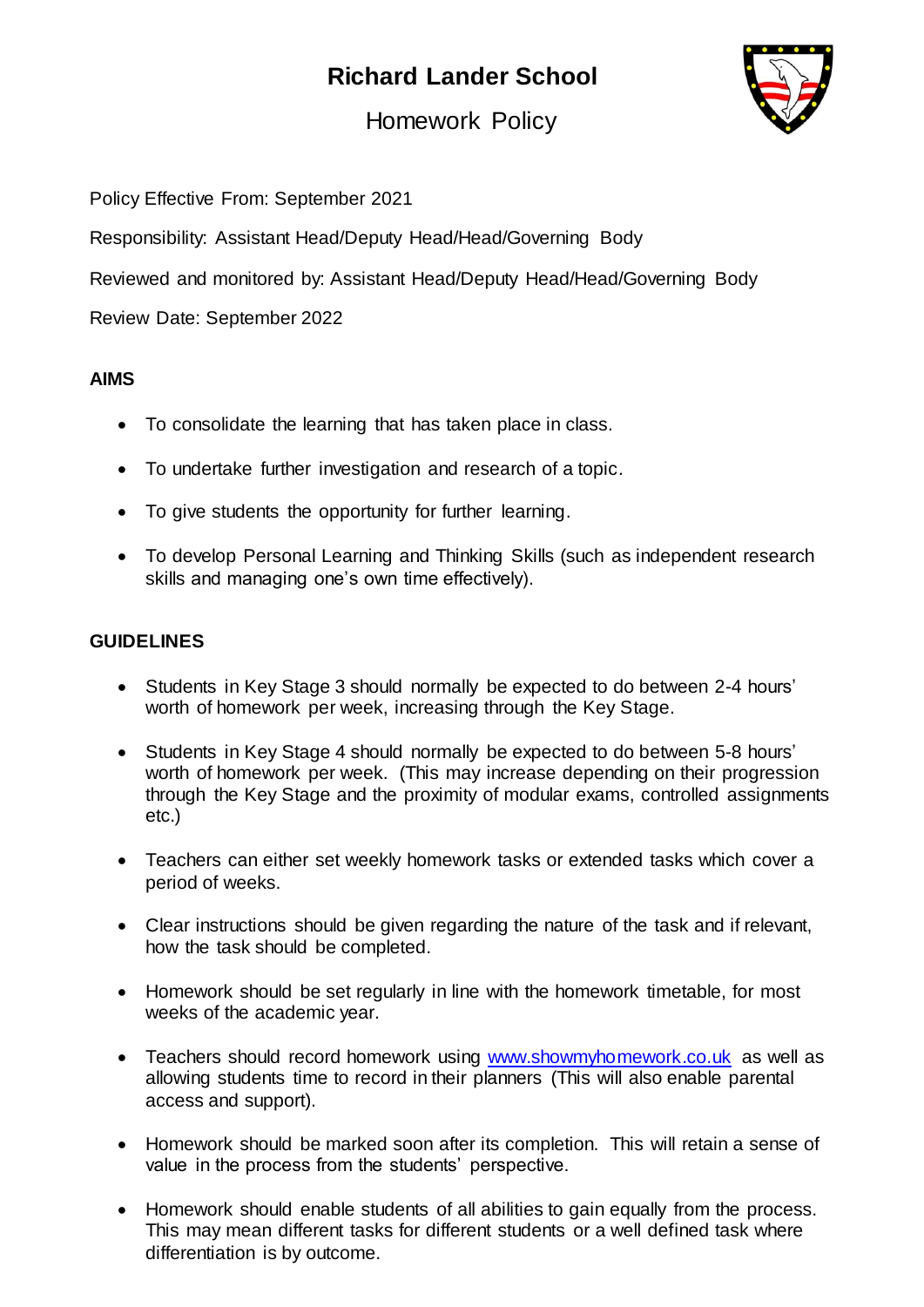• Ideally, students should have a few days in which to complete their homework. It is their responsibility to complete it well before the deadline, giving them time to get support from their teacher if they are unable to complete it.

# **Framework for Homework – Key Stage 3**

**Homework tasks in Year 7 = approximately 20 minutes to complete. Homework tasks in Years 8 & 9 = between approximately 20 and 30 minutes to complete**

| <b>Department</b>                                             | <b>Detail</b>                                                                                                                                                                                                                                    |
|---------------------------------------------------------------|--------------------------------------------------------------------------------------------------------------------------------------------------------------------------------------------------------------------------------------------------|
| <b>Core Subjects</b><br>English<br>Maths<br>Science           | English – normally 1 reading homework per week plus 1 further<br>homework task. (This can be either a weekly set task or a project<br>based task).<br>Maths – normally 1 homework task per week.<br>Science – normally 1 homework task per week. |
| DT /Computing                                                 | DT homework will be set as part of an extended project brief. The<br>regularity with which it will be set will vary according to the stage of<br>the project.<br>Computing – only occasional homework will be set.                               |
| <b>Humanities</b><br><b>History</b><br>Geography<br><b>RE</b> | Homework to be set either on a fortnightly basis, or an extended<br>project, over half a term. (45 mins per fortnight)                                                                                                                           |
| <b>MFL</b>                                                    | Normally, homework to be set each week. (30 mins)                                                                                                                                                                                                |
| <b>Creative Arts</b><br>Art<br>Drama<br>Music                 | Due to the nature of these subjects, only occasional homework<br>(normally project based) will be set.                                                                                                                                           |
| PE/PD                                                         | Not required unless it is relevant. However, in terms of PE, we<br>encourage students to exercise regularly out of school and to stay<br>healthy.                                                                                                |